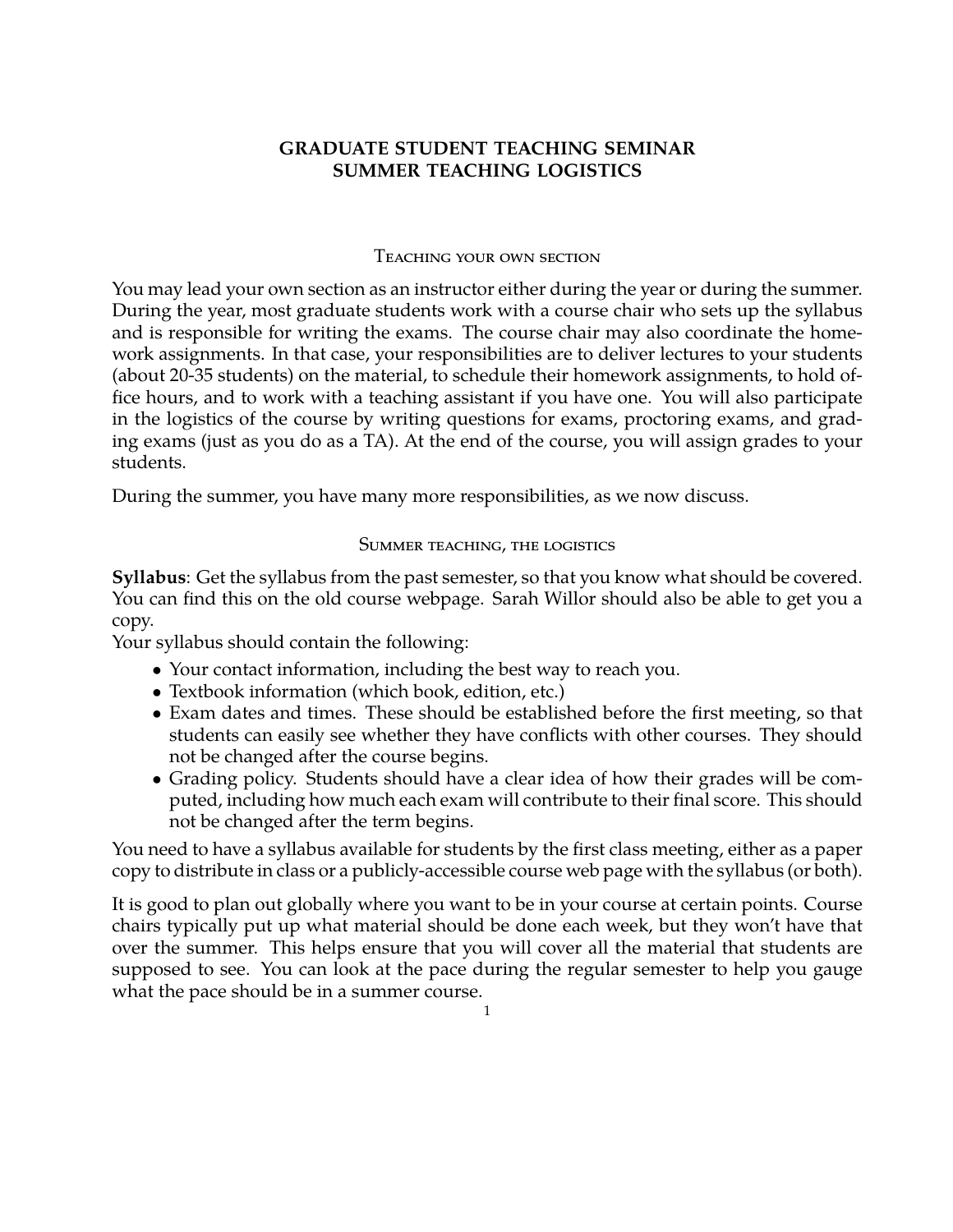**Note for summer instructors: It's very important that you cover all the material in the standard syllabus from the academic year, even though it may be a struggle to fit it all into the compressed summer schedule. These courses are all prerequisites for further courses and future instructors will assume that your students know the same things as the ones who took the course during the academic year.**

Most classes meet for 90 minutes, 5 days a week in the summer. Note that 131 and 132 are 4 credit courses, so in the summer, they meet for 1 hour 45 minutes and one more week than the other classes. As such, you might plan to use time during class (say 45 minutes, twice a week) as a discussion. It's also a good idea to build a review class into the schedule just before your exams.

You can expect about 10-25 students per class. You can use your SPIRE account to find the class list (with pictures), create an email list, and upload your final grades.

**Office Hours:** Since your course meets every day, there isn't much choice in office hours. But since most people commute in the summer, it seems most useful having office hours adjacent to the class time. People often work in the summer, and some people can't stay after class, so it is useful to have office hours before class on some days.

**Exams:** Looking at old exams helps in at least two ways:

- (1) Old exams give you an idea of the kinds of problems that have withstood the test of time.
- (2) Knowing whats in old exams keeps things fair. You don't want to give exams that are significantly easier or harder than those taken by students in past versions of your course.

Ask the course chair from the previous semester to send you some old exams. These are also generally floating around the department (and can often be found on old webpages).

**Homework:** Choose problems carefully. Class meets every day for 1.5 hours, so two days of a summer course corresponds to approximately one week of a regular semester course. But, students will not have a whole week to do a week's worth of work. So, experience has taught that that the total number of problems assigned over the regular semester is too much to assign over a summer semester. You should instead try to assign enough problems to solidify ideas, keeping in mind the inherent time constraints of a summer course.

As during the regular semester courses, homework for many courses will now be distributed and graded through an online system. For 131-132-233, we use Webassign; for 127-128, we use WileyPlus.

**Copying:** Joy is not typically around in the summer, so you will need to get a copying code from Carla Mokrezecki to use the small copier on the 16th floor. Sarah Willor will handle making copies in the summer for large jobs if that is necessary.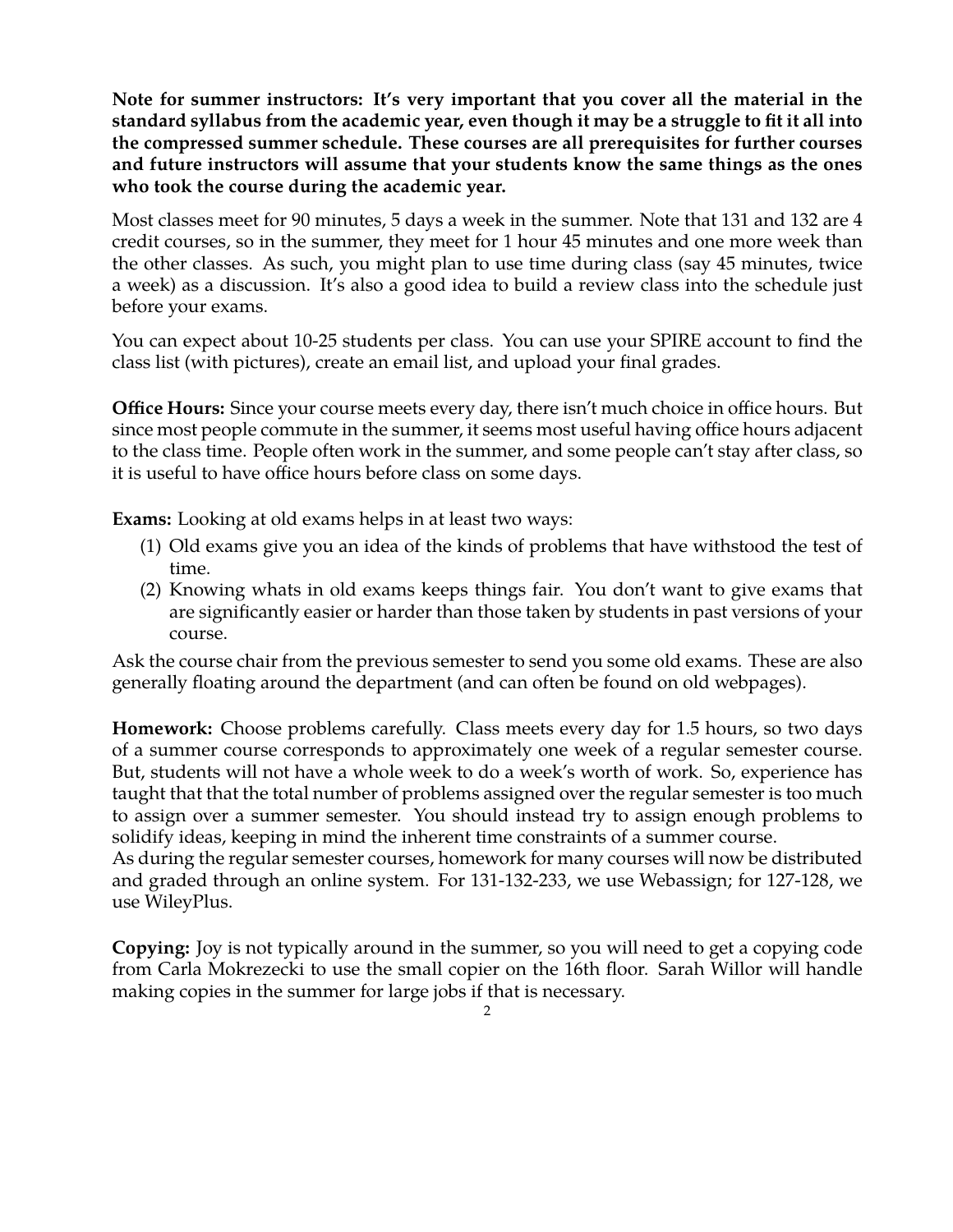## Other issues to consider for summer teaching

- Should you create a course webpage? It's good practice and gives an easy way to communicate with your students, for them to see a record of the sections covered, to obtain a syllabus, etc. One possibility is to use a UMass-hosted blog instead; many instructors now do this. But setting up either of these may not be worth the effort, since classes are small and you will have a lot of face-time with your students.
- Calculator policy for exams? You must decide your own policy. It's good to look at past syllabi for your course in the regular semester offerings, to see what the conventions are.
- Note sheet for exams? Same as above.
- Handing out or posting old exams for student practice? This always makes them happy. But make sure they know that yours might look different, may emphasize different material, etc.
- Ilona will provide more logistics before summer teaching starts.
- Talk to Ilona or us about issues that arise. Don't be shy!
- For more serious matters regarding discipline, talk to the Department (Co) Head
- Grading: It's important that grades be comparable to ones for the same course during the academic year, but the (typically) smaller sections in the summer make it hard to suggest particular percentages for As, Bs, etc. (Sample size effects can be huge, and the pool of students taking the courses in the summer is different, too.) We'll talk more about this, but it might be a good idea for you to talk to one or more recent course chairs and try to get an idea of how to calibrate performance to letter grades. And don't hesitate to talk to faculty during the summer if you have questions about this. You should also be very careful about keeping records of grades in a form that can be passed on to the department—we often get questions about how grades were determined after TAs have moved on.

Other things to know about during the year or during the summer

- Tutoring. During the academic year, we have the Calculus Help Center (for Math 131, 132, 233, 127, and 128). The main library has tutoring hours in the evening.
- Room scheduling for reviews: you must fill out a request slip in Sarah's office.
- Learning disabilities: some students may be authorized to have more time on exams or other special accommodations (such as calculator usage on all exams, exams given in a nondistracting environment). Such students need to provide you with written documentation from the Disability Services Office. (During the academic year, at least, the Disability Services Office will send you an e-mail saying that particular students have been authorized for special arrangements. But it's up to the student to actually request an accommodation from you. Students may be authorized for accommodations that they decide not to use.)
- Cheating: see www.umass.edu/dean\_students/codeofconduct/acadhonesty/#process. Roughly speaking, if you catch a student cheating, you must first discuss it with the